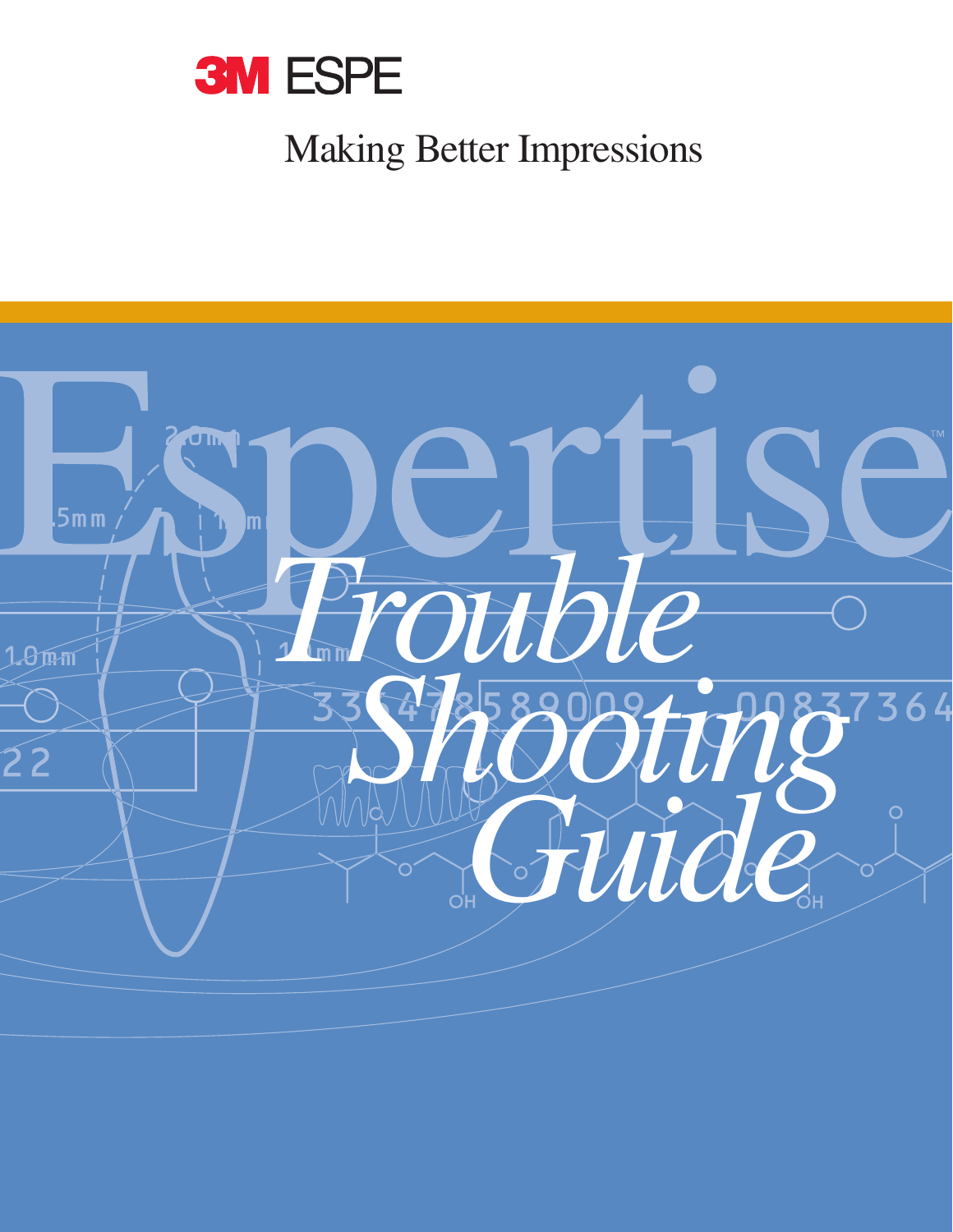# Making Better Impressions Table Of Contents

# A Troubleshooting Guide

This guide is a part of an educational program of product-related information sources from 3M ESPE, designed to help improve technique, solve problems and help you make more informed decisions.

Even the most experienced practitioner, using the best materials, can encounter difficulties when making an impression. 3M ESPE has a long history in developing and testing impression materials. The information assembled in this guide is based on our experience and clinical input, and is intended to help identify common impression problems and offer solutions. This information should help you avoid costly and time-consuming remakes or adjustments to crown and bridge restorations.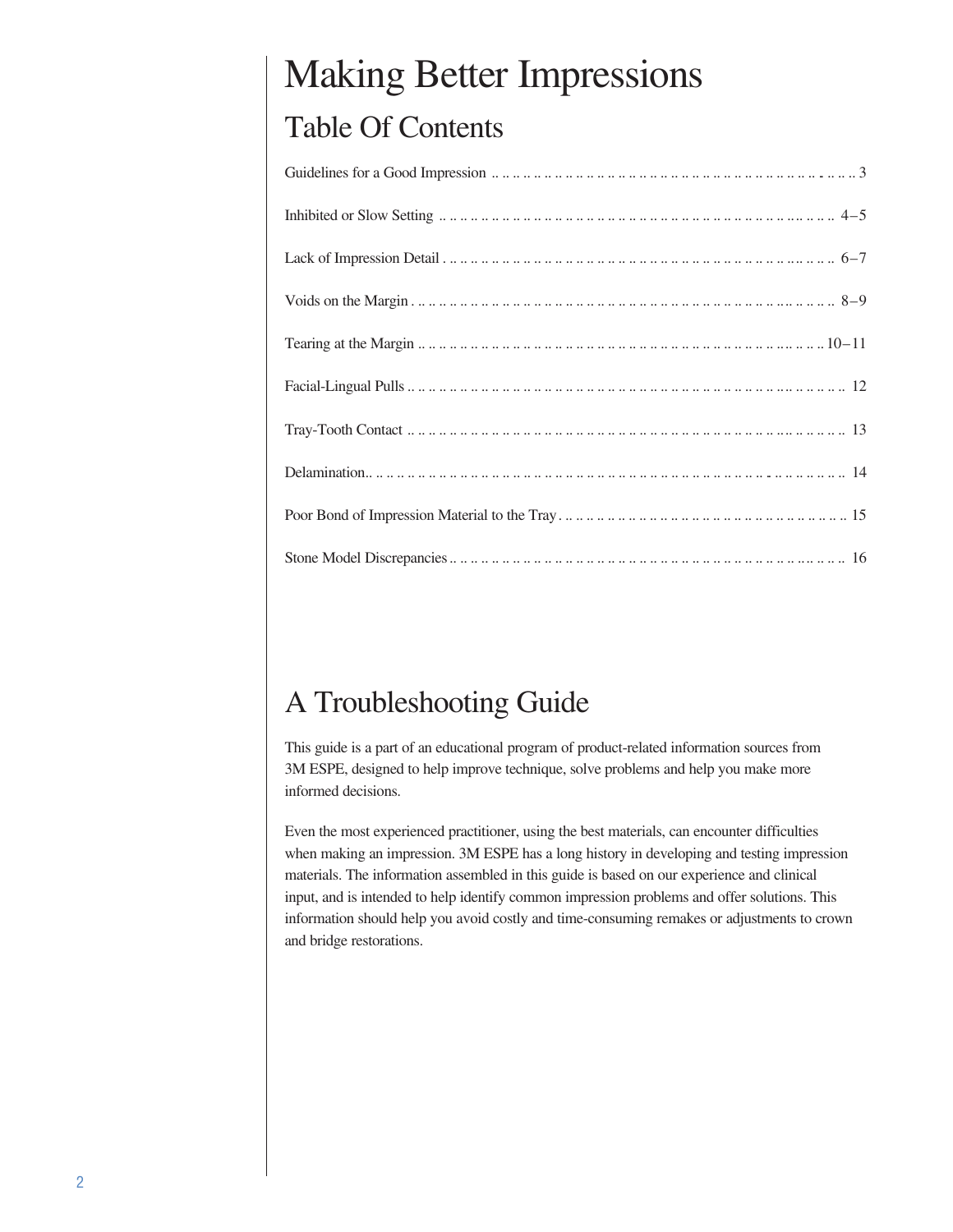

# Guidelines for a Good Impression

Making an accurate and detailed impression is the first and most important step in creating superior prosthetic restorations for your patients. A good impression will have the following:

- 1. Uniform, homogeneous mix of material
- 2. Tray is sufficiently filled with impression material
- 3. Thoroughly applied tray adhesive
- 4. Rigid, sturdy impression tray
- 5. No voids or pulls on margin detail
- 6. Detailed margins with no tears or rough surfaces
- 7. No tray show-through of the impression material
- 8. Good blend between heavy body and light body materials
- 9. Strong bond between impression material and tray
- 10. No tooth contact with the tray
- 11. Complete information about the impression material used provided to the dental laboratory



3M™ ESPE™ Imprint™ 3 VPS Impression Materials. Photos courtesy of Dr. Med. Dent Gunnar Reich, Munich, Germany.



3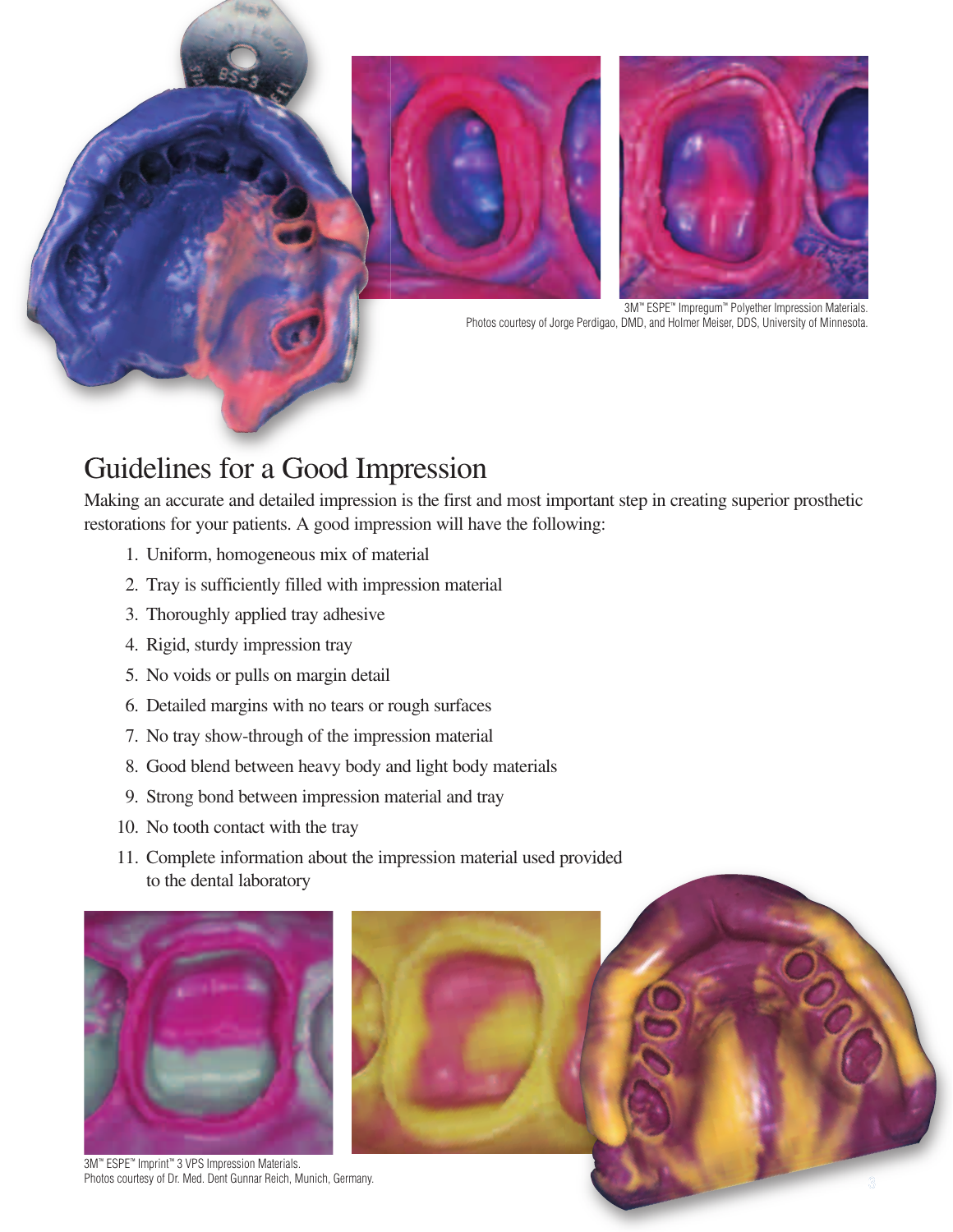# Inhibited or Slow Setting

**Visual Appearance:** Impression not completely set. Shiny, no detail of site.

**Result:** Inadequate surface detail on stone cast, poor fitting restorations.

| <b>CAUSE</b>                                                                                                                                                    | SOLUTION                                                                                                     |
|-----------------------------------------------------------------------------------------------------------------------------------------------------------------|--------------------------------------------------------------------------------------------------------------|
| <b>For Vinyl Polysiloxane Materials</b><br>Sulfur inhibition due to contact of latex<br>gloves with tissue/tooth/retraction<br>material or impression material. | Wear gloves proven not to contain traces<br>of sulfur.                                                       |
|                                                                                                                                                                 | If contamination is suspected, scrub affected<br>area with diluted hydrogen peroxide.                        |
| Residues from custom temporary or<br>provisional cements (acrylics) present.                                                                                    | Do not use impressions already used to<br>fabricate the temporary restoration.                               |
|                                                                                                                                                                 | Fabricate the temporary crown or bridge<br>after final impression has been made.                             |
|                                                                                                                                                                 | Remove air-inhibited layer on the exposed<br>surface with an alcohol wipe before making<br>final impression. |

*Continued*



**Inhibited Setting**



**Surface Inhibition**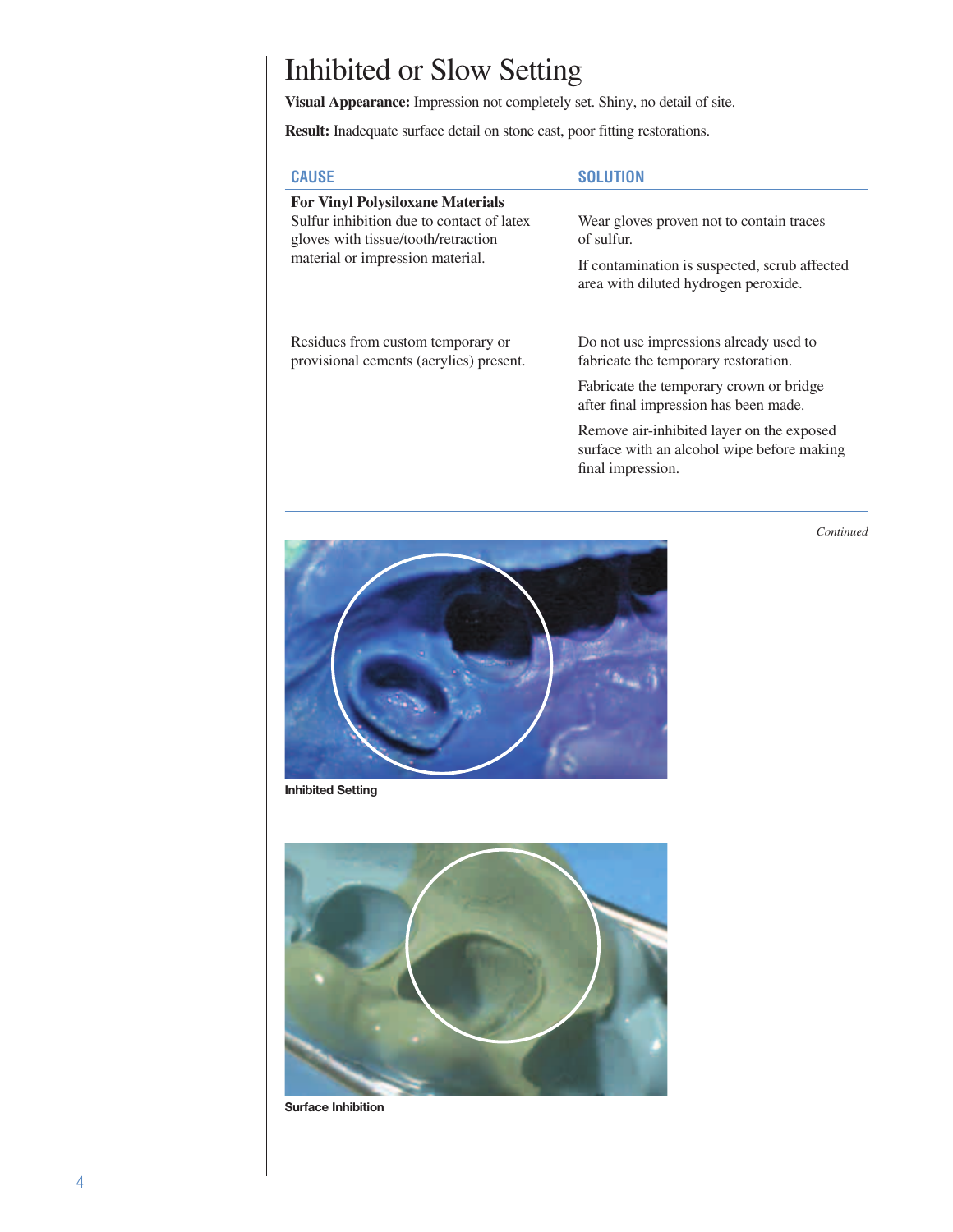| <b>CAUSE</b>                                                                                                                                                                                                                    | <b>SOLUTION</b>                                                                                                 |
|---------------------------------------------------------------------------------------------------------------------------------------------------------------------------------------------------------------------------------|-----------------------------------------------------------------------------------------------------------------|
| <b>For Polyether Materials</b><br>Substances with $pH < 4$ inhibit setting<br>reaction, most commonly by the contact<br>with acidic retraction materials and<br>hemostatic agents containing epinephrine<br>or ferric sulfates. | Use retraction materials having $pH \geq 4$ .                                                                   |
|                                                                                                                                                                                                                                 | Select retraction materials and hemostatic<br>agents not containing these chemicals.                            |
|                                                                                                                                                                                                                                 | Rinse, remove, dilute hemostatic solution<br>with water spray and suction. Dry before<br>taking the impression. |
| <b>For VPS and PE Materials</b><br>Expired impression material does<br>not set properly, elastomeric properties<br>are insufficient.                                                                                            | Check expiration date of impression material.                                                                   |
| Inadequate mix.                                                                                                                                                                                                                 | Bleed before applying mix tip to ensure<br>even dispensing.                                                     |
|                                                                                                                                                                                                                                 | Use mix tip according to manufacturer's<br>instruction for use.                                                 |
|                                                                                                                                                                                                                                 | Ensure mix tip is correctly attached.                                                                           |
|                                                                                                                                                                                                                                 | When using hand-mix materials ensure correct<br>mixing ratio and thorough mix of catalyst and<br>base paste.    |



**Inadequate Mix**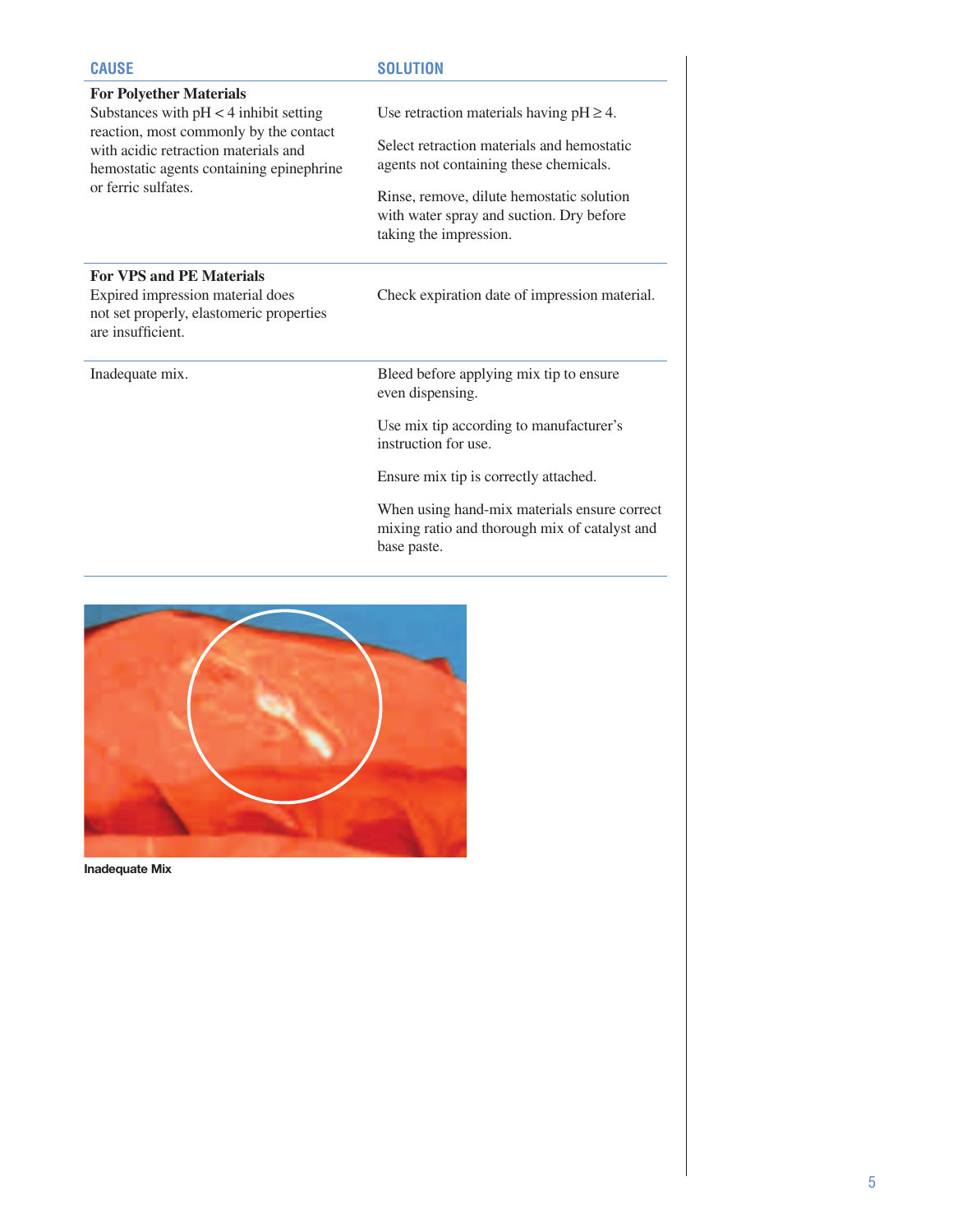# Lack of Impression Detail

**Visual Appearance:** Muted detail reproduction.

**Result:** Crowns may be too tight, or loose, and not fit correctly.

| <b>CAUSE</b>                                                                                                                                                                             | <b>SOLUTION</b>                                                                       |
|------------------------------------------------------------------------------------------------------------------------------------------------------------------------------------------|---------------------------------------------------------------------------------------|
| Impression material stored at<br>elevated temperature.                                                                                                                                   | Store impression material at room temperature.                                        |
| Impression material stored at too low a<br>temperature (prolongs the setting reactions,<br>changes viscosity and requires exceptionally<br>high extrusion forces for automix materials). | Keep impression material at a temperature of<br>18°C/64°F at least one day prior use. |
| Thick blood/saliva pooled around prep.                                                                                                                                                   | Remove blood and saliva prior to<br>making impression.                                |
|                                                                                                                                                                                          | Use 2-step impression technique.                                                      |
| Inadequate retraction of sulcus around prep.                                                                                                                                             | Use good retraction technique, with proper<br>moisture control.                       |
| Exceeding the working time.                                                                                                                                                              | Follow manufacturer's working<br>time specifications.                                 |
|                                                                                                                                                                                          | Choose material with longer working time.                                             |
| Inadequate disinfection effects surface<br>quality (detail reproduction) and                                                                                                             | Use water based disinfectants according to<br>FDA guidelines.                         |
| dimensional stability.                                                                                                                                                                   | Follow manufacturer's instructions for use.                                           |





**Lack of Impression Detail**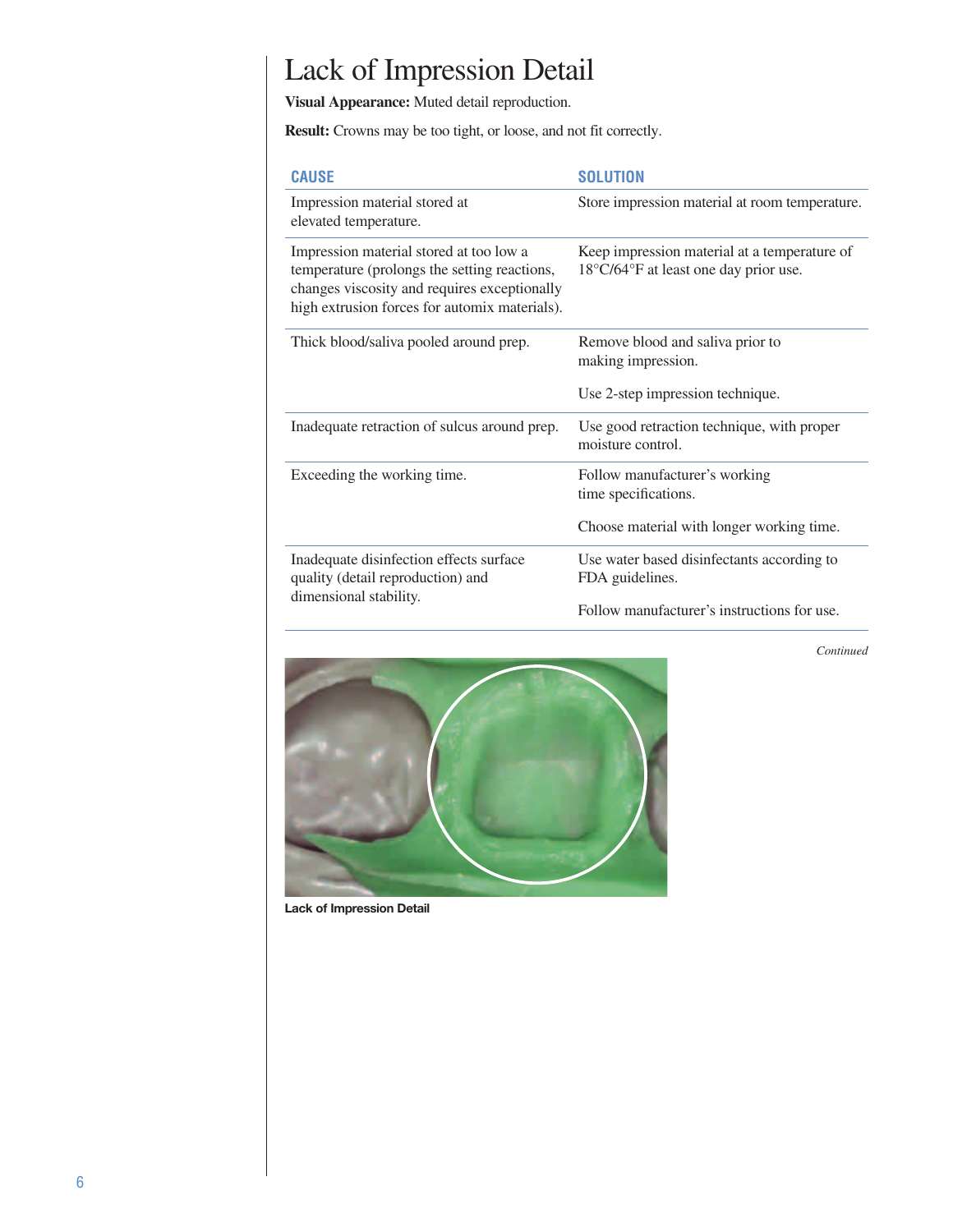| <b>CAUSE</b>                                                                                                                                                                              | <b>SOLUTION</b>                                                                                                                          |
|-------------------------------------------------------------------------------------------------------------------------------------------------------------------------------------------|------------------------------------------------------------------------------------------------------------------------------------------|
| <b>For Polyether Materials</b>                                                                                                                                                            |                                                                                                                                          |
| Substances with $pH < 4$ inhibit setting<br>reaction, most commonly by contact<br>with acidic retraction materials and<br>hemostatic agents containing epinephrine<br>or ferric sulfates. | Use retraction materials having $pH \geq 4$ .                                                                                            |
|                                                                                                                                                                                           | Select retraction materials and hemostatic<br>agents not containing these chemicals.                                                     |
|                                                                                                                                                                                           | Rinse, remove, and dilute hemostatic solution<br>from the preparation with water spray and<br>suction. Dry before taking the impression. |
| Incorrect storage conditions of the final<br>impression affects surface quality (detail)<br>reproduction) and dimensional stability.                                                      | Rinse polyether impressions with water and<br>blow dry before sending it to the lab.                                                     |
|                                                                                                                                                                                           | Do not send the impression in the same bag<br>as an alginate impression to the lab.                                                      |
|                                                                                                                                                                                           | Avoid storing impressions in sealed bags.                                                                                                |
|                                                                                                                                                                                           | Store the impression at room temperature<br>away from direct sunlight.                                                                   |
|                                                                                                                                                                                           |                                                                                                                                          |



**Poor Retraction and Syringing Technique**



**Exceeding the Working Time**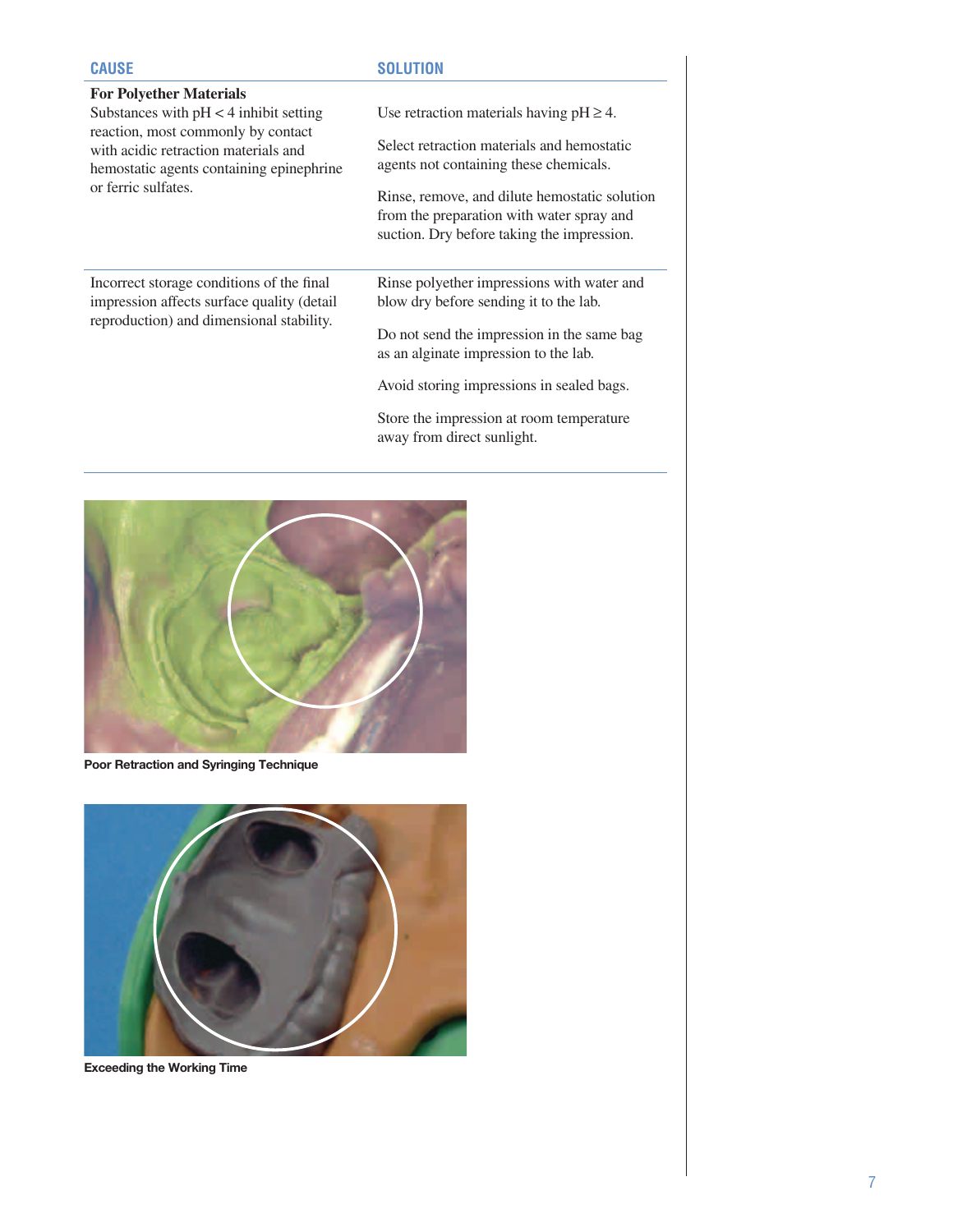# Voids on the Margin

**Visual Appearance:** Voids/holes on margin of the prepared teeth. Incomplete margin.

**Result:** The fit and function of the final restoration may be compromised. Short crown margins and/or open margins.

| <b>CAUSE</b>                               | <b>SOLUTION</b>                                                        |
|--------------------------------------------|------------------------------------------------------------------------|
| Air trapped in intraoral syringe.          | Properly bleed filled elastomer syringe.                               |
|                                            | Keep tip immersed in material when<br>loading syringe.                 |
|                                            | Do not stop when in the middle of<br>loading syringe.                  |
| Air trapped while filling impression tray. | Keep mix tip immersed in tray material<br>while filling the tray.      |
| Improper syringe technique.                | Keep syringe tip immersed in wash material to<br>avoid entrapping air. |
|                                            | Wiggle and stir while syringing. Push<br>material forward.             |
| Inadequate coverage of marginal area       | Use wash material liberally on preparation                             |
| with light body impression material.       | and abutments.                                                         |

*Continued*



**Void Caused by Syringe Technique**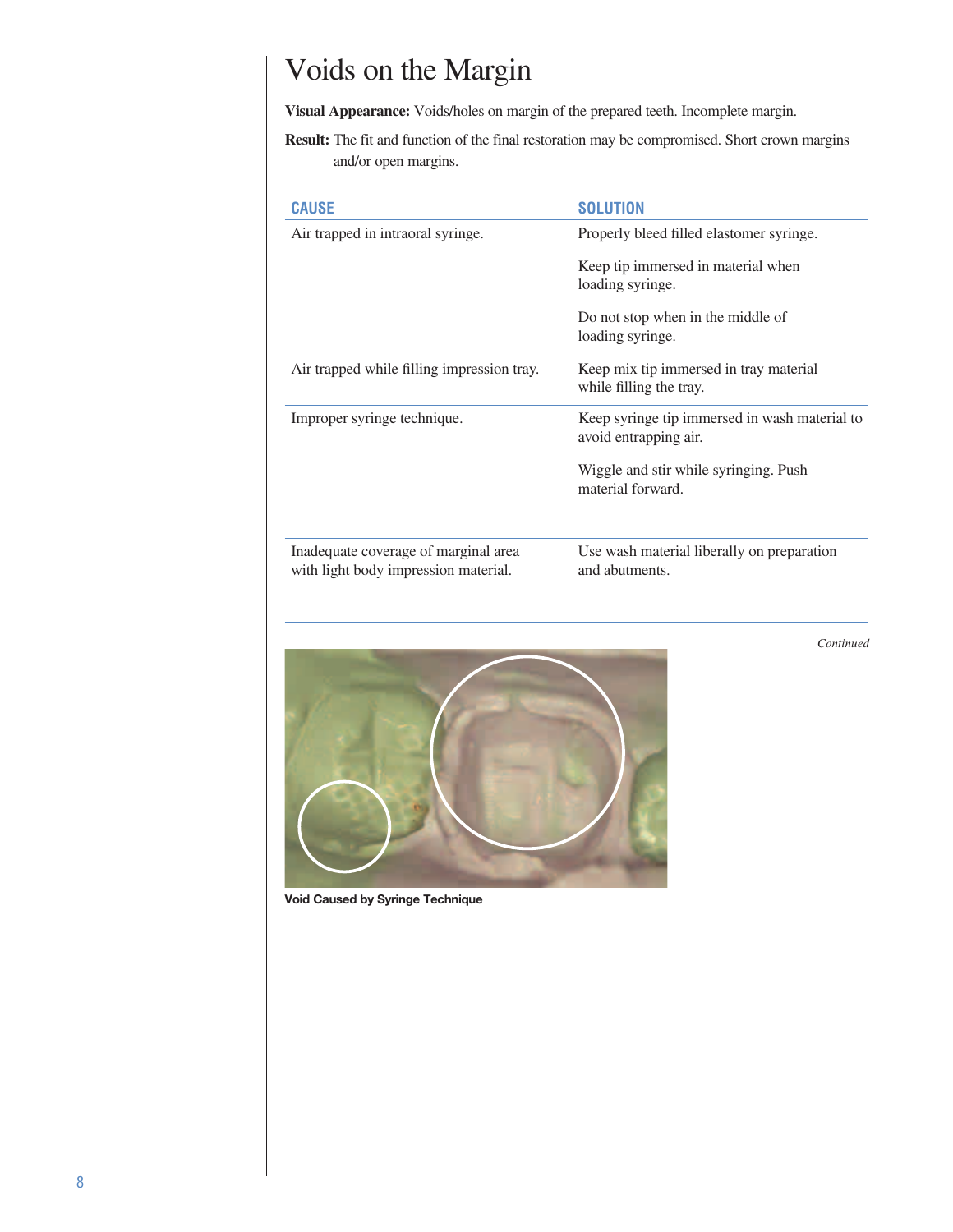| <b>CAUSE</b>                                           | <b>SOLUTION</b>                                                                                                                                                                                                                                                                 |
|--------------------------------------------------------|---------------------------------------------------------------------------------------------------------------------------------------------------------------------------------------------------------------------------------------------------------------------------------|
| Blood and saliva contamination<br>around prep.         | Use good moisture control technique.<br>Rinse and dry prep area before taking<br>the impression.                                                                                                                                                                                |
|                                                        | Stop bleeding by using appropriate retraction<br>technique and hemostatic agent. Leave cord<br>in sulcus until no blood or saliva are present<br>before syringing the light body impression<br>material. Consider two-cord retraction to<br>displace tissue and control fluids. |
| Tray not seated straight.                              | Insert impression tray straight.                                                                                                                                                                                                                                                |
|                                                        | Ensure that correct centric bite is attained<br>when using dual arch impression trays.                                                                                                                                                                                          |
| Exceeding the working time.                            | Follow manufacturer's working time<br>specifications.                                                                                                                                                                                                                           |
|                                                        | Choose material with longer working time.                                                                                                                                                                                                                                       |
| Impression material stored at<br>elevated temperature. | Store impression material at room temperature.                                                                                                                                                                                                                                  |



**Trapped Air or Moisture**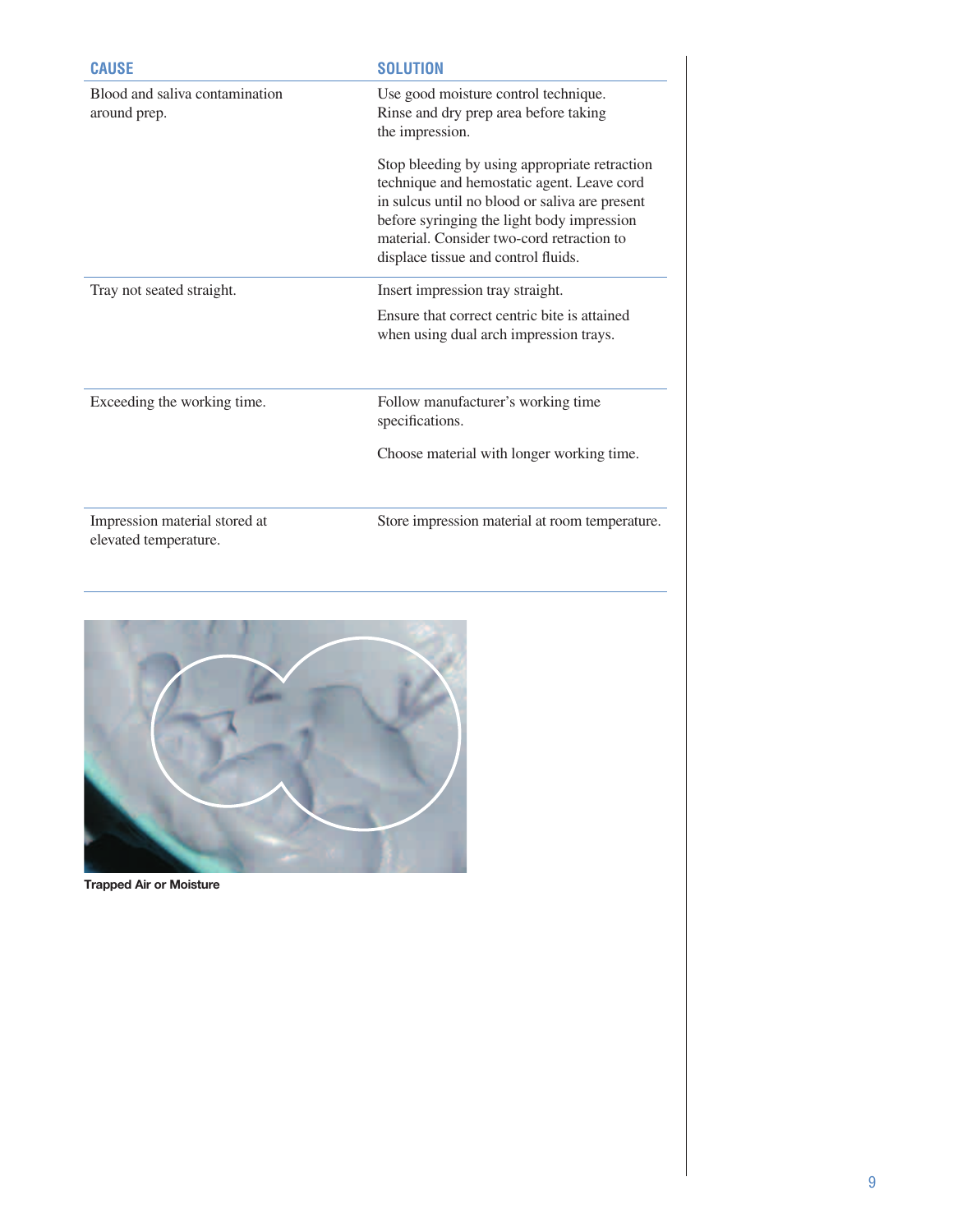# Tearing at the Margin

**Visual Appearance:** Rip, or visible tearing on the margin of the preparation.

**Result:** Short crown margins and/or open margins.

| <b>CAUSE</b>                 | <b>SOLUTION</b>                                                                             |
|------------------------------|---------------------------------------------------------------------------------------------|
| Expired impression material. | Check expiration date of impression material.                                               |
| Inadequate mix.              | Bleed before applying mix tip to ensure<br>even dispensing.                                 |
|                              | Use proper mix tip.                                                                         |
|                              | Ensure mixing instructions are followed and<br>materials have a streak-free appearance.     |
| Insufficient retraction.     | Displace tissue to allow the impression<br>material to access prepared area.                |
|                              | Consider two-cord retraction. Leave pilot cord<br>in the sulcus when taking the impression. |
|                              | Use impression material with sufficient<br>tear resistance.                                 |

*Continued*



**Poor Retraction — Insufficient Tear Resistance**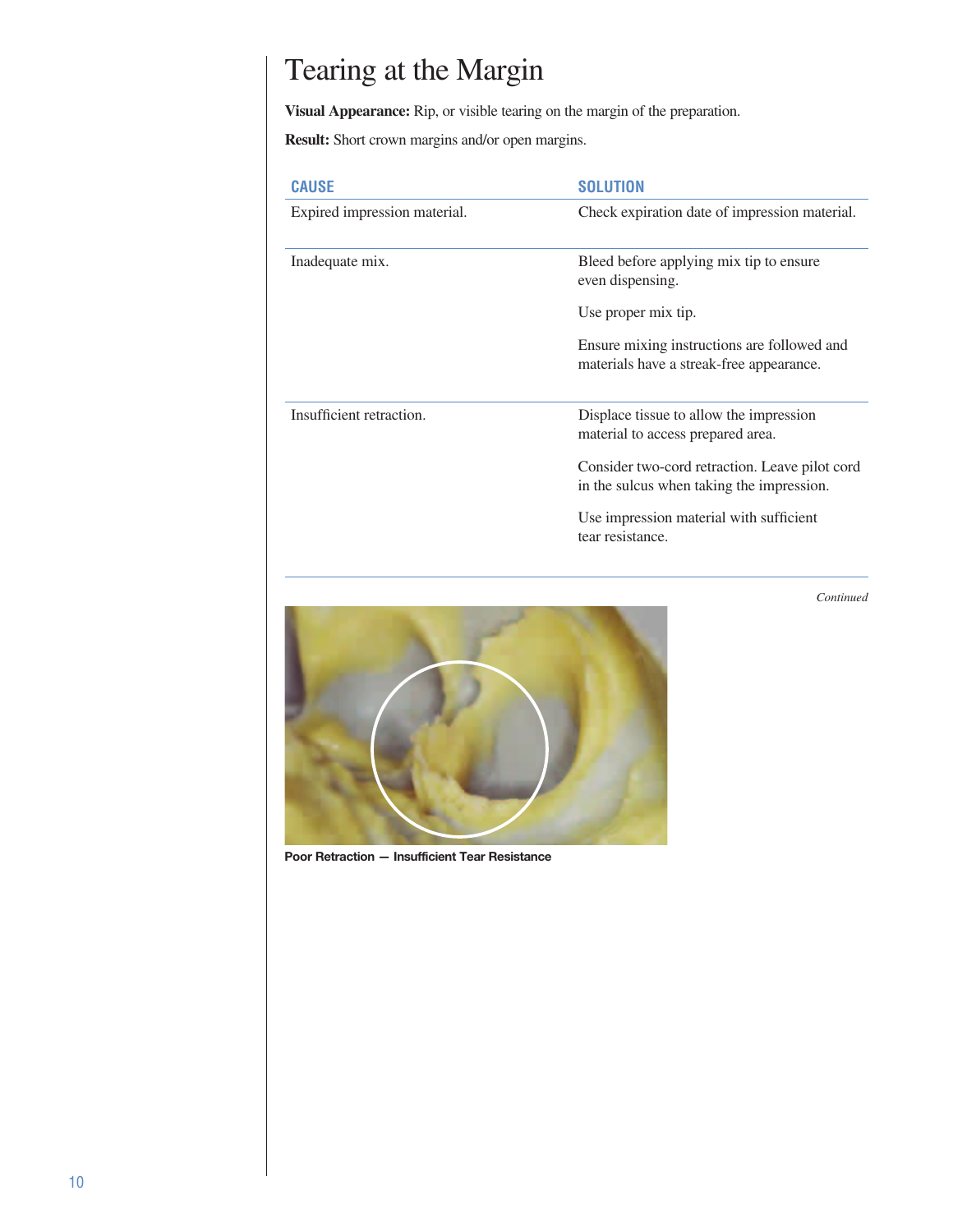| <b>CAUSE</b>                                                                 | <b>SOLUTION</b>                                                                                                                                                                                                                                                                    |
|------------------------------------------------------------------------------|------------------------------------------------------------------------------------------------------------------------------------------------------------------------------------------------------------------------------------------------------------------------------------|
| <b>For Polyether Materials</b>                                               | Use retraction materials with a $pH \geq 4$ .                                                                                                                                                                                                                                      |
| Substances with $pH < 4$ inhibit setting                                     | Select retraction materials and hemostatic                                                                                                                                                                                                                                         |
| reaction, most commonly by contact                                           | agents that do not contain these chemicals.                                                                                                                                                                                                                                        |
| with acidic retraction materials and                                         | Rinse, remove, and dilute hemostatic solution                                                                                                                                                                                                                                      |
| hemostatic agents containing epinephrine                                     | from the preparation with water spray and                                                                                                                                                                                                                                          |
| or ferric sulfates.                                                          | suction. Dry before taking the impression.                                                                                                                                                                                                                                         |
| <b>For Vinyl Polysiloxane Materials</b>                                      | Wear gloves proven not to contain traces                                                                                                                                                                                                                                           |
| Sulfur inhibition due to contact of latex                                    | of sulfur.                                                                                                                                                                                                                                                                         |
| gloves with tissue/tooth/retraction material                                 | If contamination is suspected, scrub affected                                                                                                                                                                                                                                      |
| or impression material.                                                      | area with diluted hydrogen peroxide.                                                                                                                                                                                                                                               |
| Residues from custom temporary or<br>provisional cements (acrylics) present. | Do not use impressions already used to<br>fabricate the temporary restoration.<br>Fabricate the temporary crown or bridge<br>after final impression has been made.<br>Remove air-inhibited layer on the exposed<br>surface with an alcohol wipe before making<br>final impression. |



**Tearing at the Margin**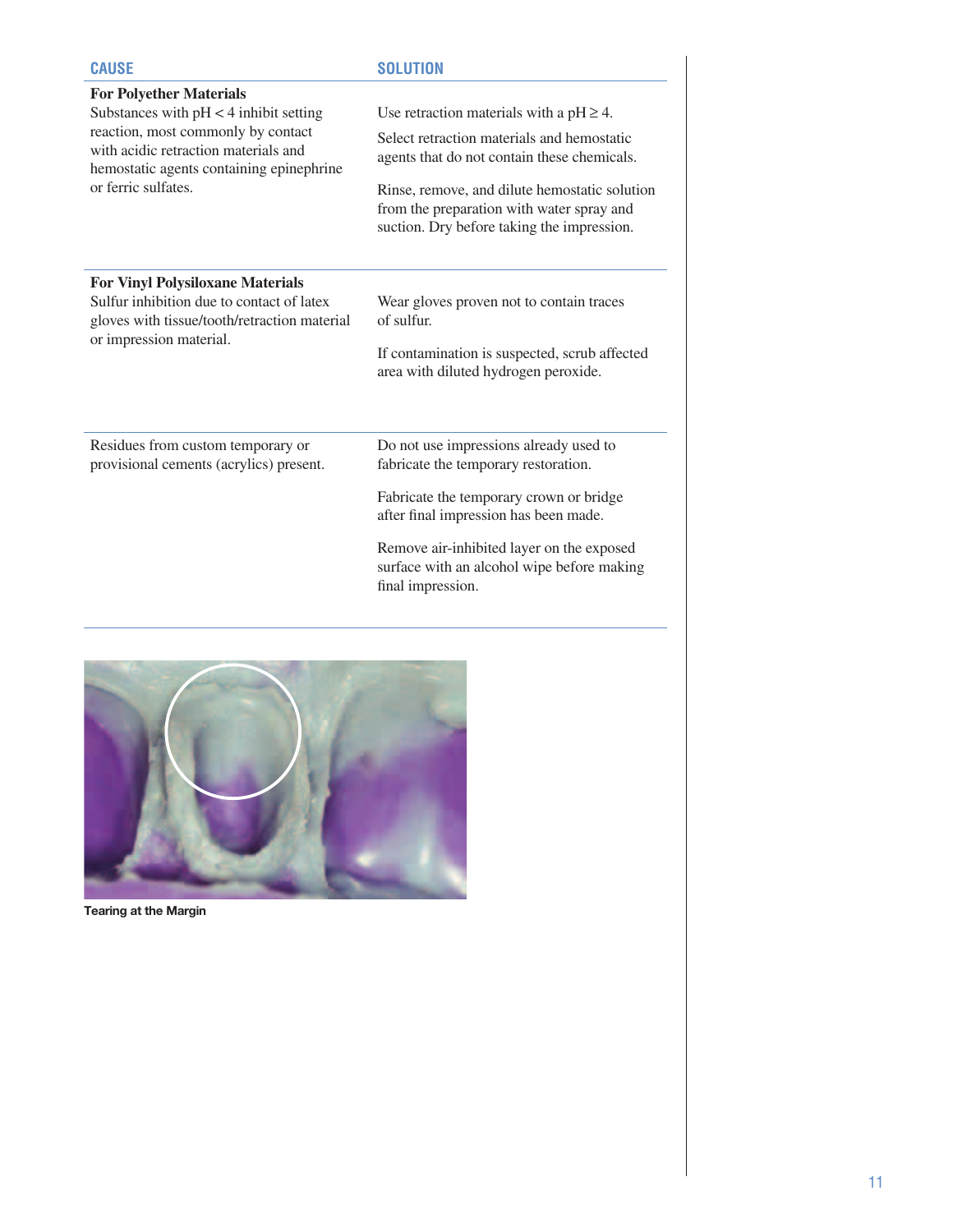# Facial-Lingual Pulls

**Visual Appearance:** V-shaped void, trough-like.

**Result:** Failure to capture complete and accurate dentition.

| <b>CAUSE</b>                                                     | <b>SOLUTION</b>                                                   |
|------------------------------------------------------------------|-------------------------------------------------------------------|
| Exceeding the working time.                                      | Follow manufacturer's working<br>time specifications.             |
|                                                                  | Choose material with longer working time.                         |
| Tray movement or repositioning<br>after seating.                 | Do not move tray after seating.                                   |
| Insufficient amount of impression<br>material used.              | Use more material to create back flow effect.                     |
| Impression tray does not support flow of<br>impression material. | Use lingual stops.                                                |
|                                                                  | Use an impression tray that supports the flow<br>of the material. |



**Lingual Pulls**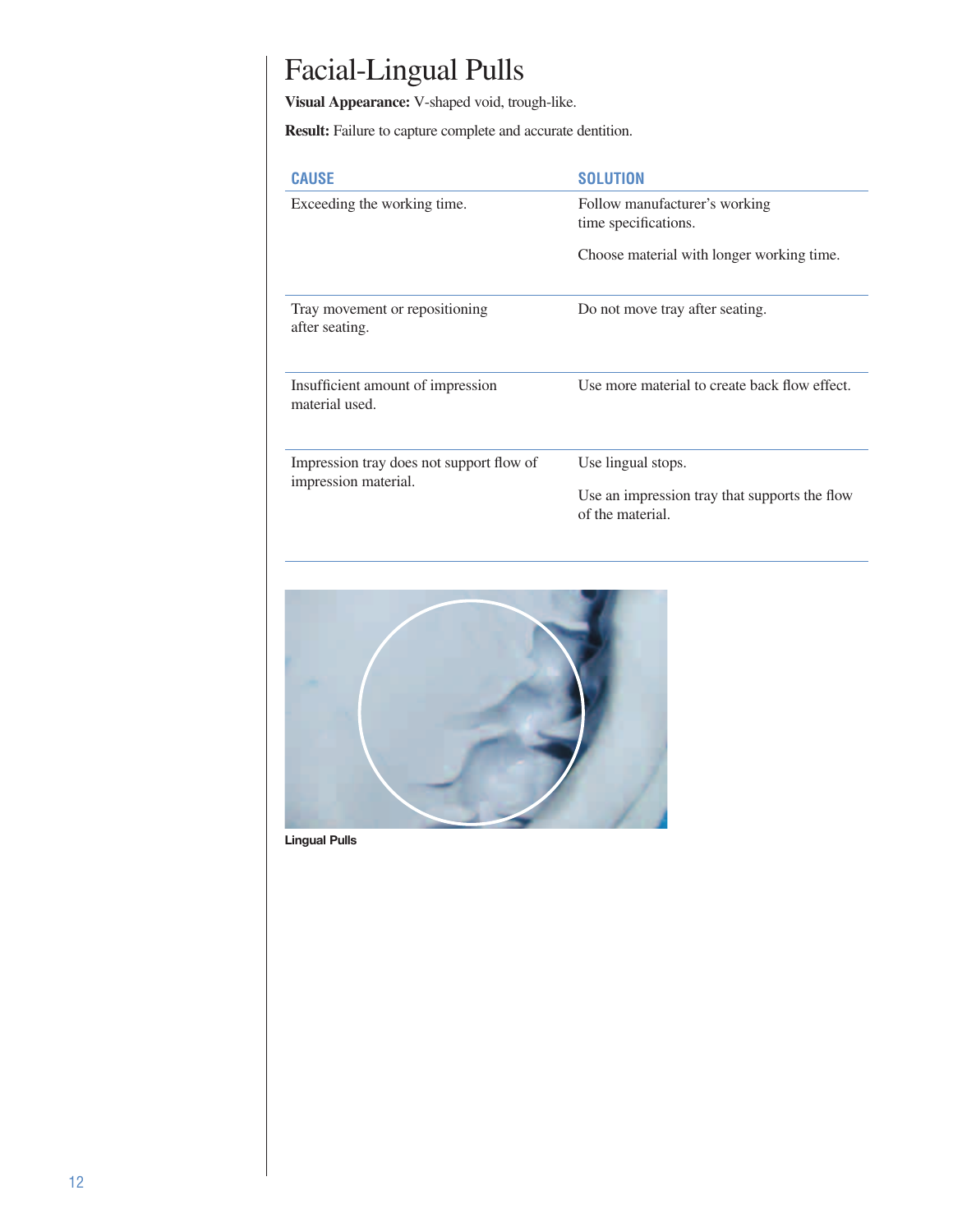# Tray-Tooth Contact

**Visual Appearance:** Show-through of tray. Impression tray exposed.

**Result:** Restoration may have slight distortion at marginal area, or rocks.

| <b>CAUSE</b>                                 | <b>SOLUTION</b>                                |
|----------------------------------------------|------------------------------------------------|
| Prepared teeth contact the sides or bottom   | Use proper size tray.                          |
| of impression tray.                          | Test various tray sizes to ensure proper size. |
| Tooth contact with the pre-set tray material | Carve out tray material properly before        |
| when using the two-step technique.           | applying wash.                                 |
| Insufficient impression material used.       | Fill tray adequately.                          |



**Contact with Impression Tray**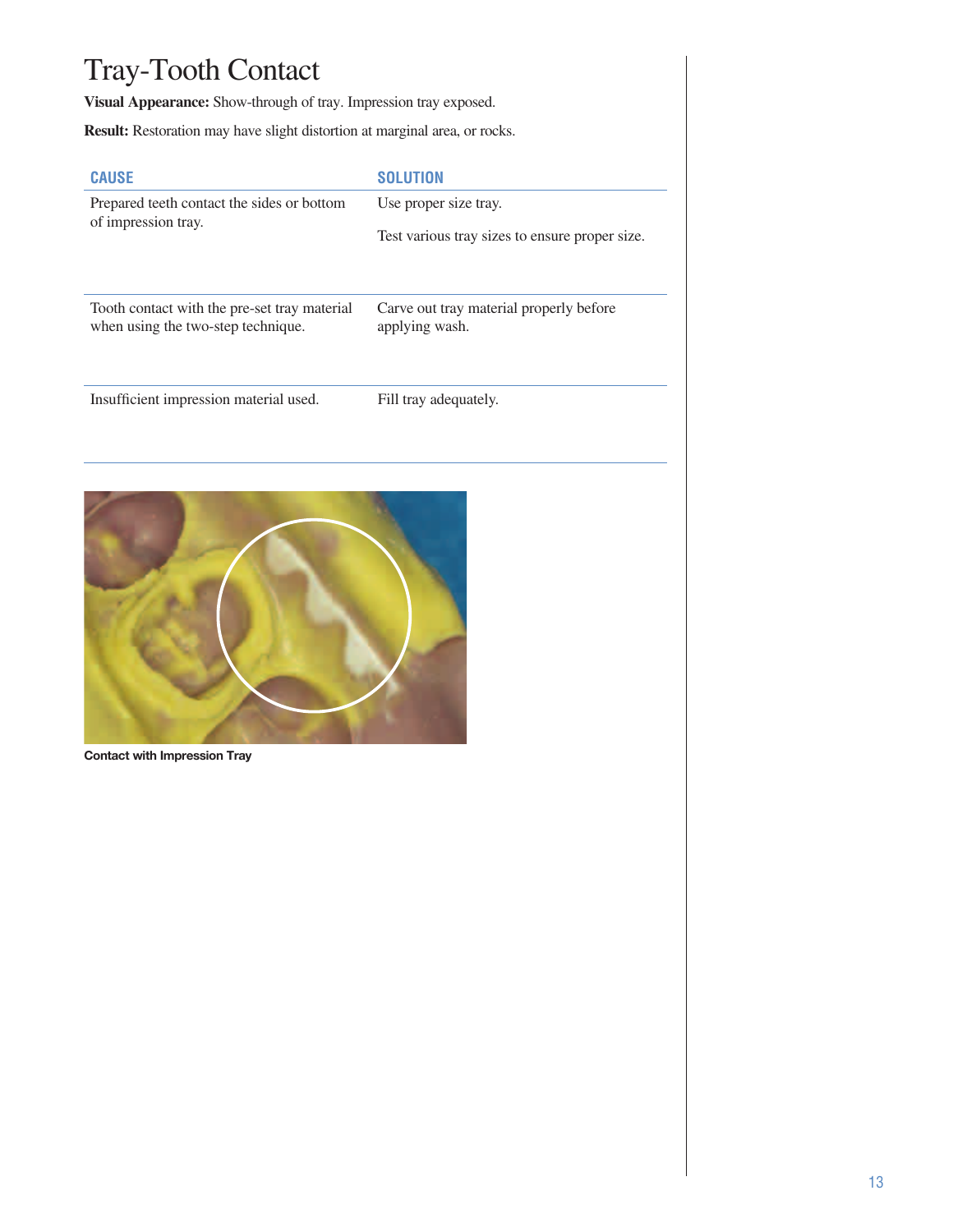#### Delamination

**Visual Appearance:** Heavy body and light body materials not blended, or mixed together.

**Result:** Restoration will not seat or fit properly.

| <b>CAUSE</b>                                           | <b>SOLUTION</b>                                       |
|--------------------------------------------------------|-------------------------------------------------------|
| Exceeding the working time.                            | Follow manufacturer's working time<br>specifications. |
|                                                        | Choose material with longer working time.             |
| Impression material stored at<br>elevated temperature. | Store impression material at room temperature.        |

#### **VPS**

Sulfur or acrylic contamination of pre-set heavy body material in two-step technique. Avoid contact with sulfur contaminants: Wear gloves proven not to contain traces of sulfur.

Avoid contact with acrylic and methacrylic contaminants: Ensure impression material does not come into contact with methacrylate residue from acrylate temporary materials.



**Poor Bond Between Heavy Body and Light Body Material**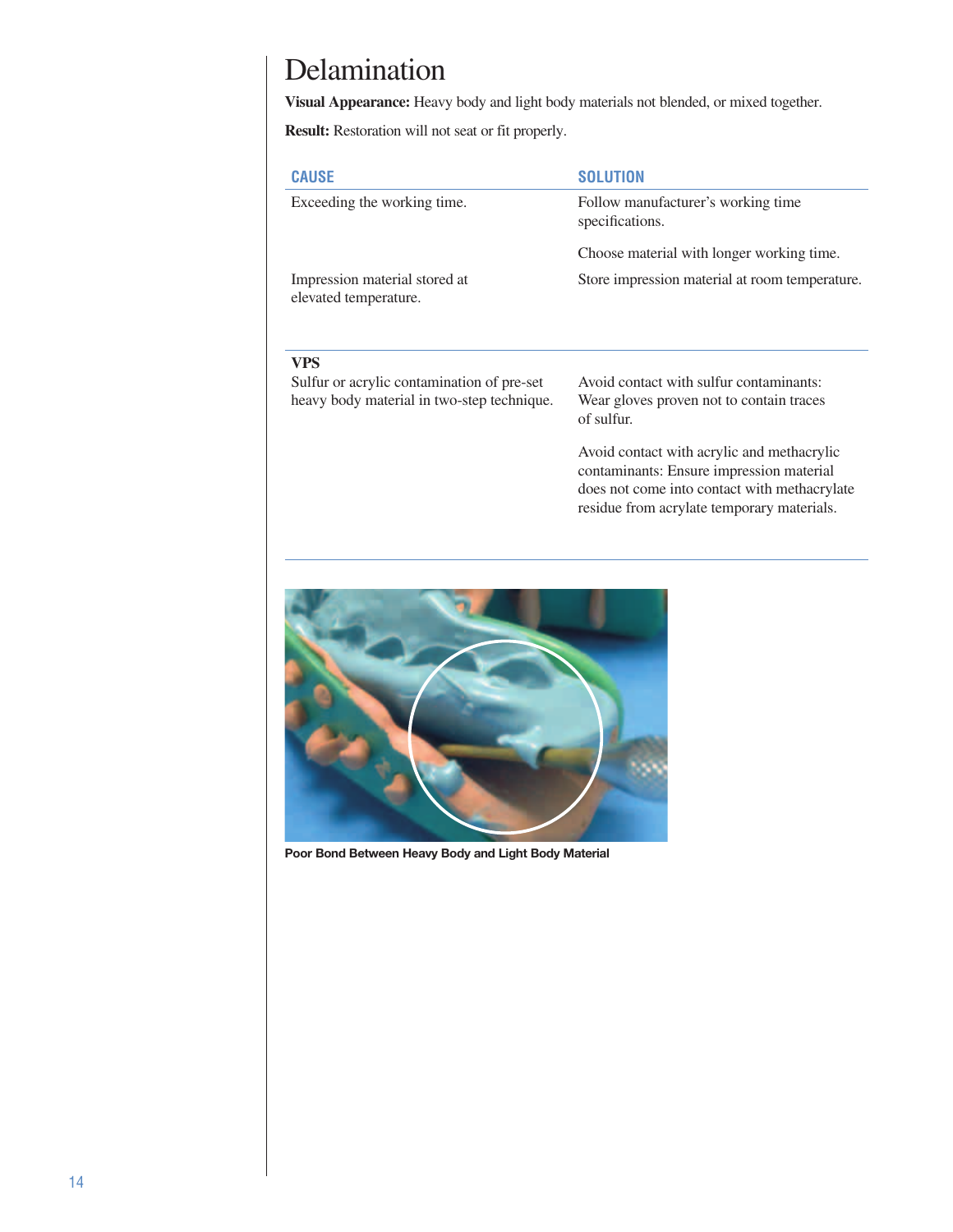# Poor Bond of Impression Material to the Tray

**Visual Appearance:** Impression pulling away from the sides/bottom of tray.

**Result:** Crown(s) may be tight and not seat fully, or require excessive internal adjustment.

| <b>CAUSE</b>                                                                  | <b>SOLUTION</b>                                                                                        |
|-------------------------------------------------------------------------------|--------------------------------------------------------------------------------------------------------|
| No tray adhesive used.                                                        | Use tray adhesive.                                                                                     |
| Incompatible tray adhesive used.                                              | Use appropriate tray adhesive. VPS<br>adhesive for VPS. Polyether adhesive<br>for polyether materials. |
| Inadequate drying time for tray adhesive.                                     | Follow manufacturer's instructions for<br>application, and drying time.                                |
| Thin plastic trays allow deflection, which<br>can cause rebound upon removal. | Use a tray that fits better, and is stiffer<br>and more rigid.                                         |



**Separation of Material from Tray**